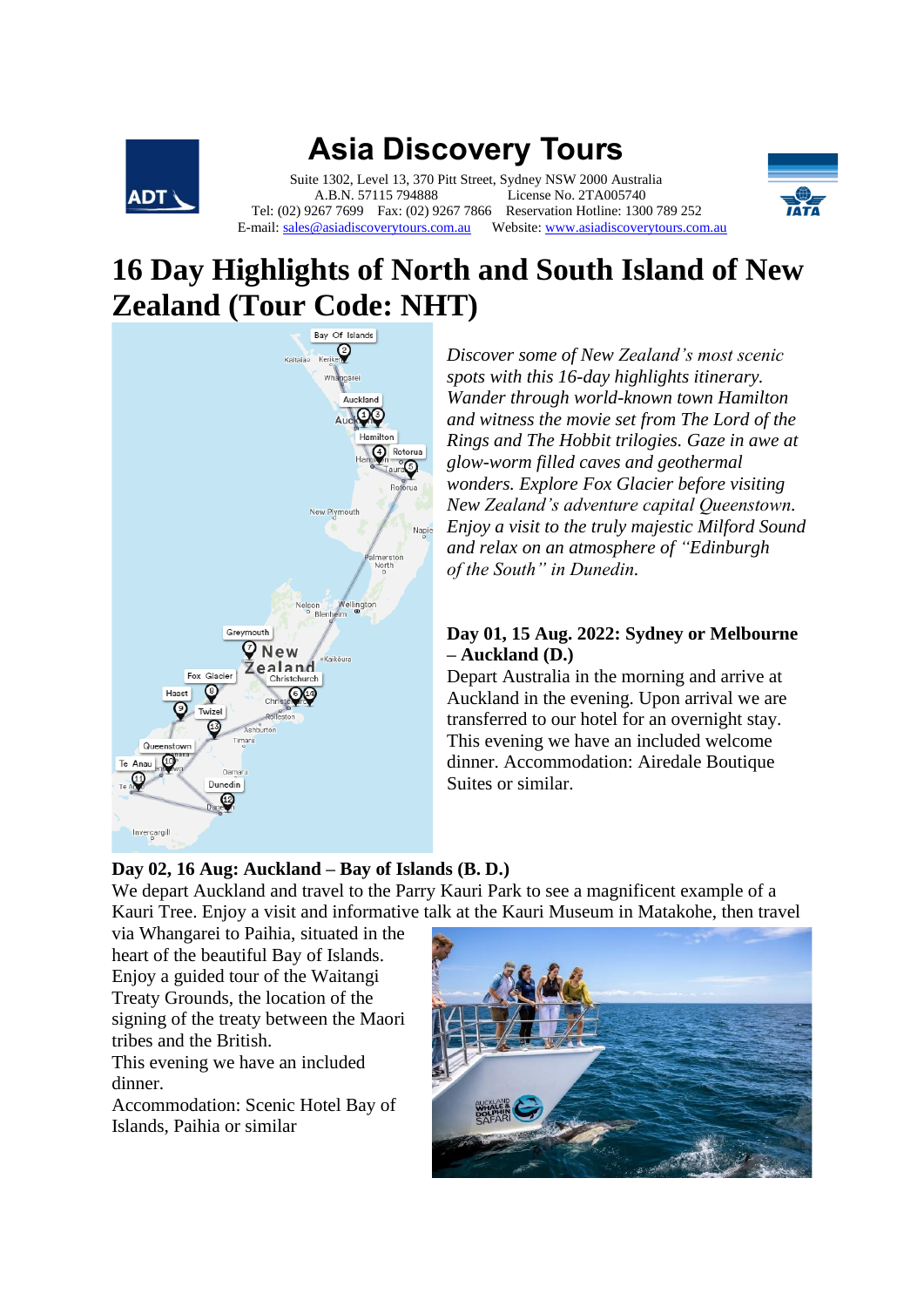

## **Day 03, 17 Aug: Bay of Islands – Auckland (B. D.)**

This morning we cruise through the beautiful Bay of Islands aboard a luxury catamaran to Cape Brett, where a historic lighthouse keeps watch over Piercy Island, or as it is popularly known, the 'Hole in the Rock'. Keep an eye out for dolphins and other marine life. Return to Paihia and travel south via Whangarei to Auckland. Accommodation: Airedale Boutique Suites or similar

## **Day 04, 18 Aug: Auckland – Hamilton – Rotorua (B. D.)**

This morning we enjoy a city sightseeing tour including a visit to Sky Tower, one of New Zealand's most spectacular attractions. We continue through the picturesque countryside to Hamilton, which is the largest inland city in New Zealand. You will explore the most charming places in the city,

while hearing fascinating facts and legends. And then continue to drive to Hobbiton. Following this we enjoy a guided tour of the movie set from The Lord of the Rings and The Hobbit trilogies. We will learn how this beautiful piece of farmland was transformed into 'The Shire from Middle Earth'. Dinner this evening is included.

Accommodation: Holiday Inn Rotorua or similar

## **Day 05, 19 Aug: Rotorua (B. D.)**

Our day begins with a gondola ride and breakfast at Skyline Rotorua. For those who wish, there is also time for a thrilling luge ride (not included). Our next stop is the Agrodome, where we enjoy farming, entertainment and education. We have some free time this afternoon before travelling to Te Puia to see the boiling mud pools and awesome geysers that Rotorua is famous for. This evening experience an entertaining Maori Hangi and Concert. Accommodation: Holiday Inn Rotorua or similar



## **Day 06, 20 Aug: Rotorua – Auckland – Christchurch (B. D.)**

We say goodbye to Rotorua and transfer to the airport in Auckland for our flight to the South Island. Upon arrival we are met and commence an afternoon city tour of Christchurch. If time permits we will visit the Christchurch Botanical Gardens. Accommodation: Rydges Latimer Hotel or similar

## **Day 07, 21 Aug: Christchurch – Greymouth (B. D.)**

This morning, cross the Arthur's Pass National Park to the scenic West Coast Region. Then take the bus to the largest town on the west coast, beautiful Greymouth, which used to be a gathering place for Maori.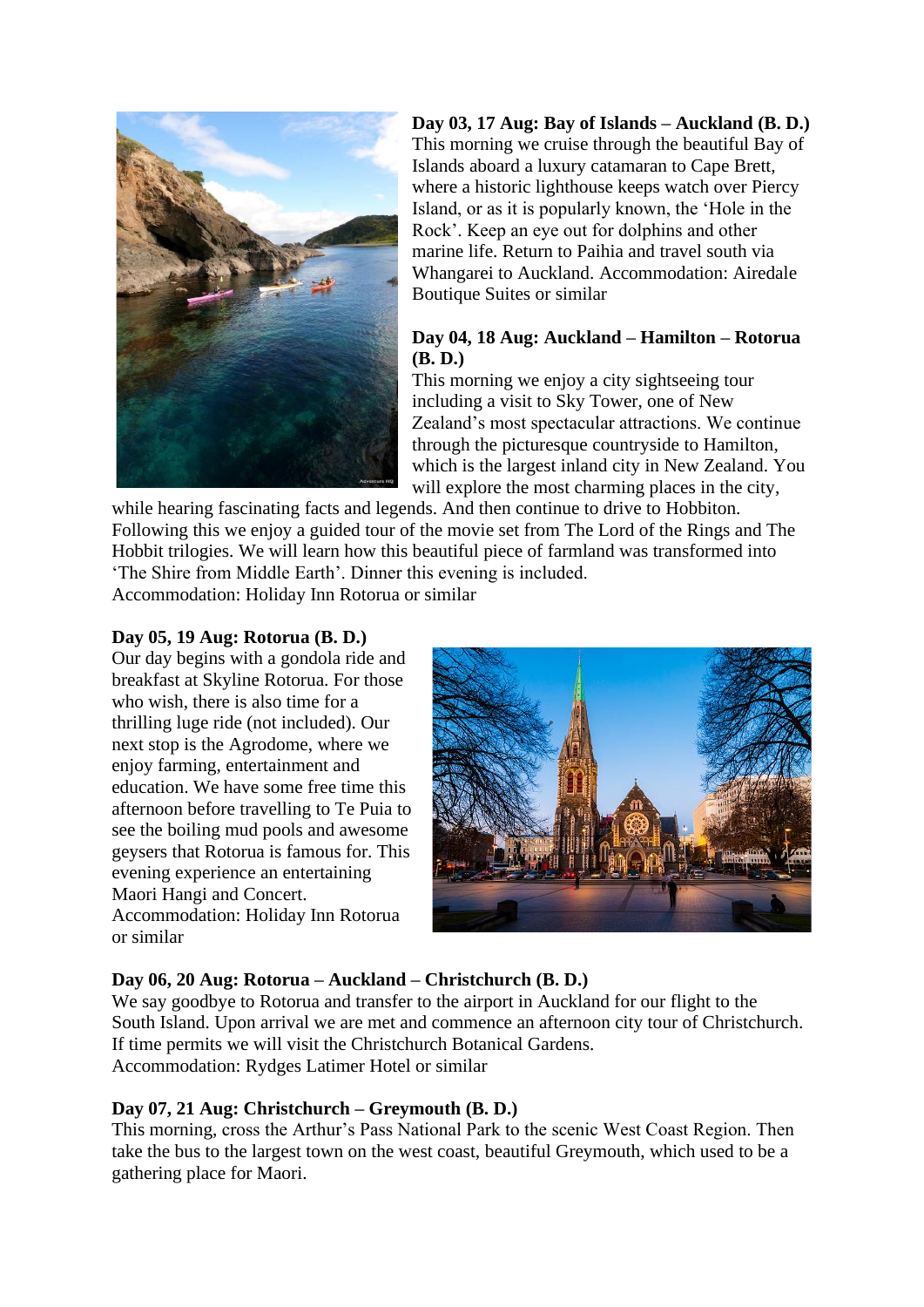### **Accommodation:** Kingsgate Hotel\*\*\*\* or similar in Greymouth

## **Day 08, 22 Aug: Greymouth – Hokika – Fox Glacier – Haast (B. D.)**

After breakfast, drive to Pancake Rocks and the small town of Hokitika. Then go to the golden town, visit the old site of the gold mine, and experience the fun of gold rushing. Then head to the town of Fox Glacier and visit the nearby Fox Glacier after lunch (at your own expense). From the west side of the Southern Alps, look out over Mount Tasman and Mount Cook, and the banks of the glaciers which run down the Southern Alps like waterfalls. The



most special feature of this New Zealand Glacier is that it is only a few kilometres away from the coastal road. Tourists can go directly to the ice tongue area of the glacier to see the most active areas. You will witness the wonders and mysteries of the majestic glaciers. You can also take a helicopter at your own expense to reach the top of the glacier and experience the view from the top. **Accommodation:** Heartland

Hotel\*\*\*\* or similar in Hearth

**Day 09, 23 Aug: Haast – Lake Wanaka – Queenstown (B. D.)**

After breakfast, drive to Lake Wanaka, the fourth largest lake in New Zealand. Surrounded by Lake Wanaka in the majestic Southern Alps, you will be immersed in this hidden paradise. Along the way pass through the fruit town of Cromwell, you can buy seasonal fresh fruit at your own expense. Arrive in Queenstown, which is hailed as a holiday honeymoon resort by the world. You will experience dreamlike romance and warmth on the shores of



Lake Wakatipu. In the afternoon, take the cable car to Bob's Peak to see Queenstown, and overlook the town of Glenorchy, located at the end of the lake. **Accommodation:** Copthorne Hotel\*\*\*\* or similar

#### **Day 10, 24 Aug: Queenstown (B. D.)**

Today is at leisure to explore Queenstown. This evening we will board the vintage steamship TSS Earnslaw and cruise across Lake Wakatipu to Walter Peak Station. Sit back, relax and enjoy an included dinner at the Colonel's Homestead. After dinner enjoy a short farm tour then reboard the TSS Earnslaw for a sing along by the piano as we cruise back to Queenstown. Accommodation: Copthorne Hotel & Resort Lakefront or similar

#### **Day 11, 25 Aug: Queenstown – Arrowtown – Te Anau (B. D.)**

We enjoy a leisurely start this morning before travelling to Arrowtown, an old gold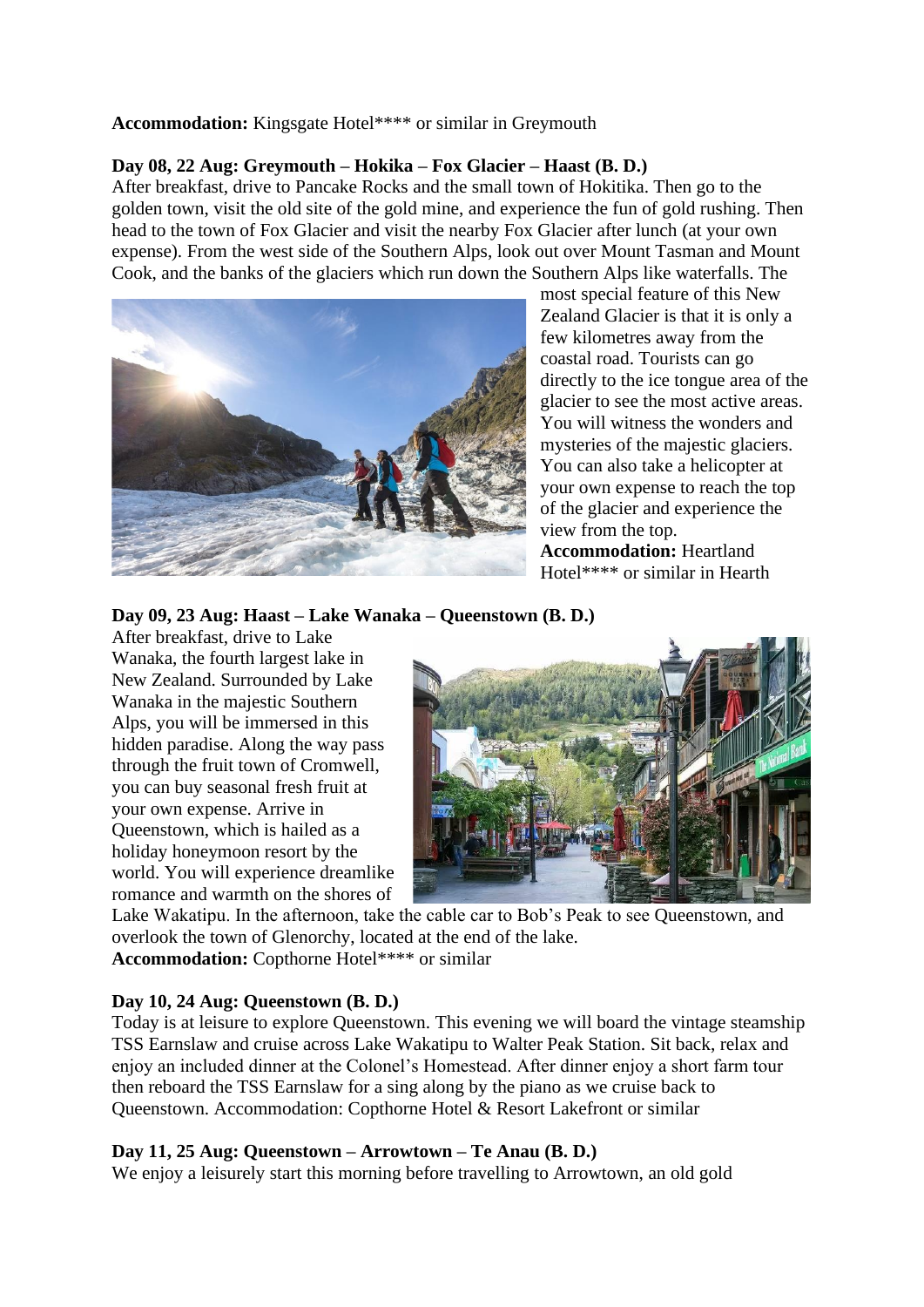mining village. In Arrowtown we will visit the Lakes District Museum and then continue to Te Anau, the gateway to Fiordland.

Accommodation: Distinction Luxmore Hotel or similar

## **Day 12, 26 Aug: Te Anau – Milford Sound – Te Anau (B. L. D.)**



Today we have a fascinating drive to Milford Sound and have an included cruise on the magnificent fiord. See the spectacular Bowen Falls and towering Mitre Peak as we enjoy a picnic lunch onboard. This afternoon we return to Te Anau for some time at leisure, before our included dinner. Accommodation: Distinction Luxmore Hotel or similar

## **Day 13, 27 Aug: Te Anau – Dunedin (B. D.)**

This morning we travel via Gore and Balclutha to Dunedin, known as the 'Edinburgh of the South' and enjoy an included city tour. Afterwards we travel along the Otago Peninsula to Larnach Castle and hear of the tragic and scandalous history on a guided tour. We have some time to wander around this Garden of International Significance. And then we are returning to Dunedin.

Accommodation: Scenic Hotel Southern Cross or similar

## **Day 14, 28 Aug: Dunedin – Twizel (B. D.)**

We farewell Dunedin and travel to Oamaru, which is famous for its limestone. Then we follow the Waitaki River and see Lake Benmore. Weather permitting, we might be able to take in the views of Mt Cook, New Zealand's highest peak, as we continue towards Twizel for an overnight stay. Dinner this evening is included. Accommodation: MacKenzie Country Inn or similar



## **Day 15, 29 Aug: Twizel – Akaroa – Christchurch (B. D.)**

This morning we depart Twizel for Christchurch. Enroute we see the brilliant turquoise water of Lake Tekapo, the Church of the Good Shepherd and the Sheep Dog Statue. We then travel to Akaroa to visit The Giant's House, which is a Garden of International Significance. The grounds are an extraordinary wonderland and include a fully integrated combination of art works and gardens. Afterwards we continue to Christchurch. This evening we enjoy an included farewell dinner. Accommodation: Rydges Latimer Hotel or similar